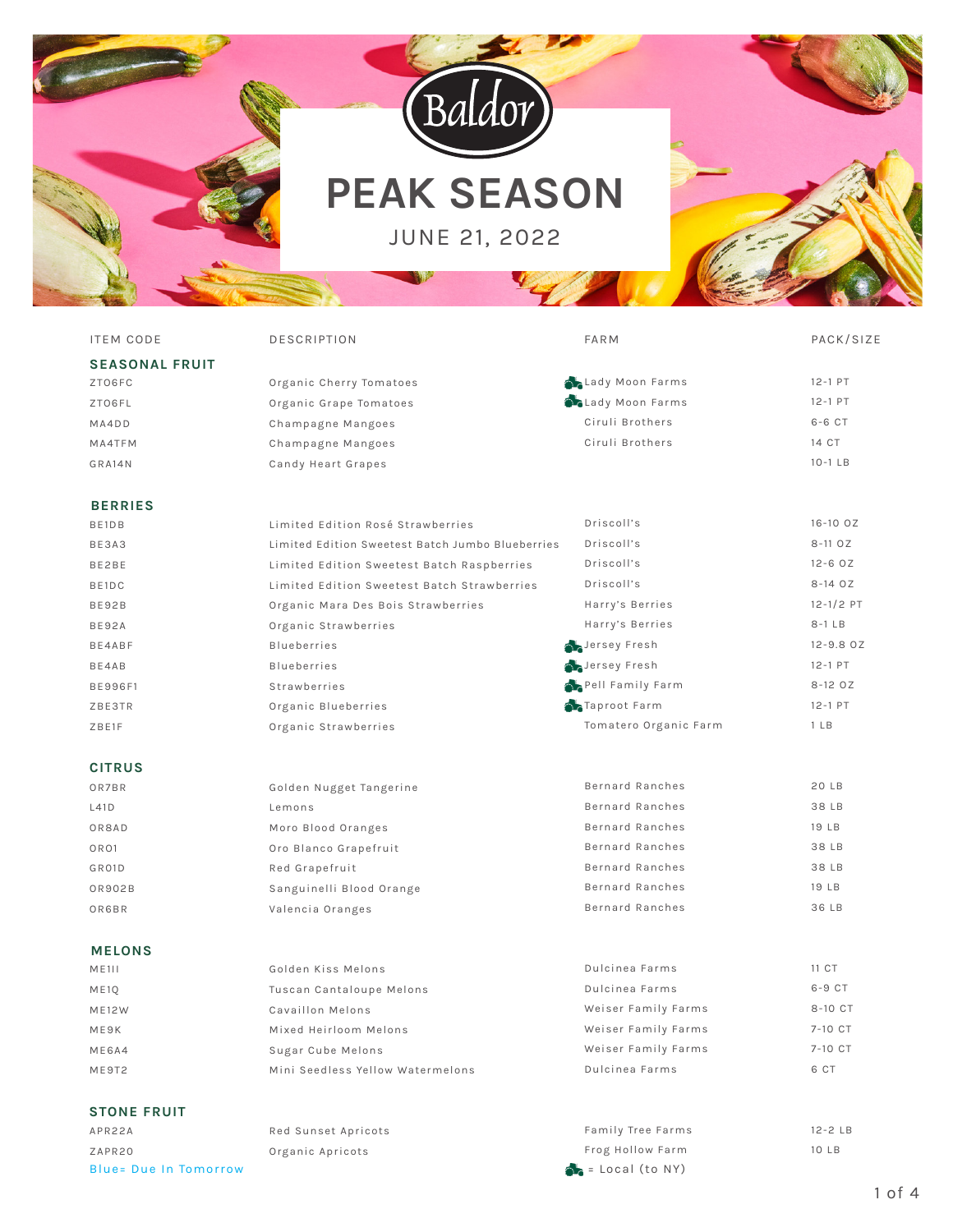| <b>ITEM CODE</b>   | <b>DESCRIPTION</b>       | FARM                | PACK/SIZE   |
|--------------------|--------------------------|---------------------|-------------|
| <b>STONE FRUIT</b> |                          |                     |             |
| ZAPR2              | Organic Apricots         | Frog Hollow Farm    | $16-1$ LB   |
| APRO               | Apricots                 |                     | 2 LYR       |
| PCH7ERT            | White Donut Peaches      | Family Tree Farms   | $14 - 140Z$ |
| ZPCH8              | Organic Peaches          | Frog Hollow Farm    | 1 LYR 8 LB  |
| ZPCH8B             | Organic Peaches          | Frog Hollow Farm    | $16-1$ LB   |
| PCH <sub>2G</sub>  | White Peaches            | Galpin Family Farms | 1 LYR 8 LB  |
| PCH1G              | Yellow Peaches           | Galpin Family Farms | 1 LYR 8 LB  |
| ZPL51              | Organic Santa Rosa Plums | Frog Hollow Farm    | $16-1$ LB   |
| ZPL5               | Organic Santa Rosa Plums | Frog Hollow Farm    | 10 LB       |
| <b>PCH6BB</b>      | Peacharines              | Kingsburg Orchards  | 1 LYR 15LB  |
|                    |                          |                     |             |

# **TROPICAL & SPECIALTY**

| K <sub>2</sub> B | Green Kiwi           | Zespri | $12-1$ LB |
|------------------|----------------------|--------|-----------|
| ZK2B             | Organic Green Kiwi   | Zespri | $12-1$ LB |
| ZK7              | Organic Sungold Kiwi | Zespri | $8-1LB$   |

## **SEASONAL VEGETABLES**

| ZBEE9TR1            | Organic Row 7 Badger Flame Beets      | Taproot Farm                 | 12 CT           |
|---------------------|---------------------------------------|------------------------------|-----------------|
| ZEGGLM              | Organic Eggplant                      | <b>ALady Moon Farms</b>      | 25 LB           |
| FLOA                | Organic Zucchini Flowers              | <b>Chancaster Farm Fresh</b> | 50 CT           |
| RH1RF               | Rhubarb                               | Richter's Farm               | 10 LB           |
| <b>FLORENTINOAB</b> | Andy Boy Florentino                   | D'Arrigo                     | 18 CT           |
| ZCE1D               | Organic Celery                        | Kitchen Garden Farm          | 12 CT           |
| ZCE1L               | Organic Pink Chinese Celery           | Lancaster Farm Fresh         | 12 CT           |
| ZAN2                | Organic Fennel                        | Norwich Meadows Farm         | 12 CT           |
| ART                 | Baby Artichokes                       | Ocean Mist Farms             | 20 LB           |
| ZCAU2BB             | Organic Japanese Fioretto Cauliflower | Taproot Farm                 | 3 LB            |
| ZBR3TR              | Organic Sprouting Broccoli            | Taproot Farm                 | 3 LB            |
| ANWILD              | Wild Fennel                           |                              | 1 <sub>LB</sub> |
|                     |                                       |                              |                 |

## **ASPARAGUS**

| AS72 | California Premium Jumbo Asparagus | Delta Oueen | 11 LB |
|------|------------------------------------|-------------|-------|
| AS5  | Dutch White Jumbo Asparagus AAA    |             | 11 LB |
| AS51 | White Asparagus                    |             | 11 LB |

# **BEANS & PEAS**

| BEA4B  | Dragon Tongue Beans  | 2 Peas In a Pod      | 10 LB |
|--------|----------------------|----------------------|-------|
| ZPS1C  | Organic English Peas | Norwich Meadows Farm | 10 LB |
| ZBEA3B | Organic Fava Beans   | Norwich Meadows Farm | 10 LB |

# **CABBAGE**

| ZCAB6A  | Organic Baby Bok Choy   | Lancaster Farm Fresh | 20 LB    |
|---------|-------------------------|----------------------|----------|
| ZCAB6RR | Organic Baby Pac Choi   | Norwich Meadows Farm | 5 LB     |
| ZKO2A   | Organic Medium Kohlrabi | Norwich Meadows Farm | 15 CT    |
| ZKO2C   | Organic Purple Kohlrabi | Norwich Meadows Farm | 15 CT    |
| CAB2A   | Caraflex Cabbage        |                      | 8 CT     |
| CAB02   | Local Green Cabbage     |                      | 14-16 CT |
|         |                         |                      |          |

# **CUCUMBERS**

| ZCULM  | Organic Cucumber              | Lady Moon Farms              |
|--------|-------------------------------|------------------------------|
| ZCU50C | Organic Kirby Cucumbers       | <b>ALancaster Farm Fresh</b> |
| ZCU9   | Organic Middle East Cucumbers | Norwich Meadows Farm         |

20 LB 20 LB 18 LB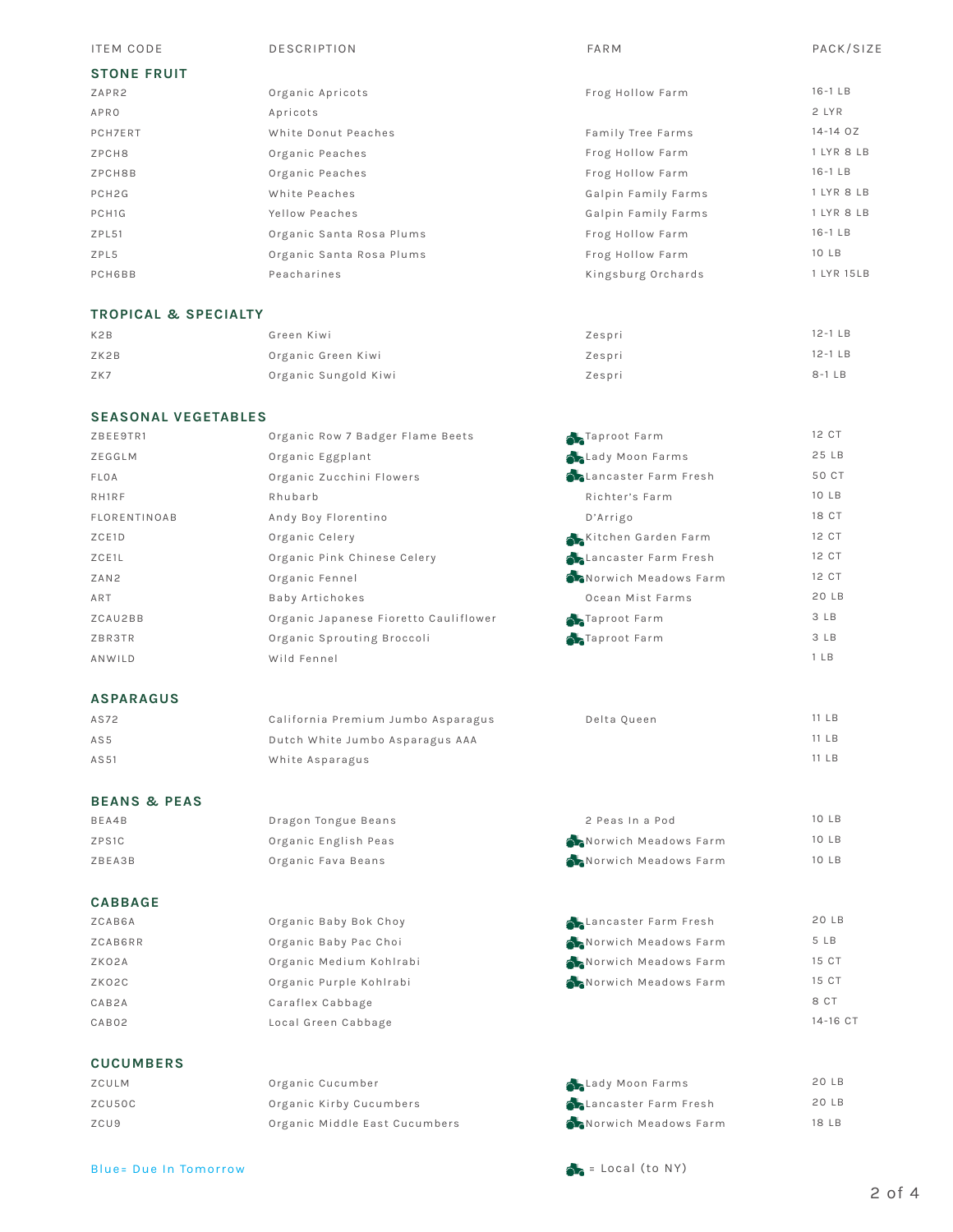| <b>ITEM CODE</b>   | <b>DESCRIPTION</b>      | <b>FARM</b>          | PACK/SIZE       |
|--------------------|-------------------------|----------------------|-----------------|
| <b>CUCUMBERS</b>   |                         |                      |                 |
| ZCU1TR             | Organic Cucumbers       | Taproot Farm         | $1/2$ BSH       |
| ZCU2TR             | Organic White Cucumbers | Taproot Farm         | 18 LB           |
|                    |                         |                      |                 |
| <b>FRESH HERBS</b> |                         |                      |                 |
| W8                 | Wild Bay Leaves         |                      | 1 <sub>LB</sub> |
| AN5C               | Anise Hyssop            | Norwich Meadows Farm | 1 <sub>LB</sub> |
| ZAN4               | Organic Bronze Fennel   | Norwich Meadows Farm | 1 <sub>LB</sub> |
| PURO               | Purslane                |                      | 1 <sub>LB</sub> |
| SPRUCE             | Wild Spruce Tips        |                      | 1 <sub>LB</sub> |
|                    |                         |                      |                 |
|                    |                         |                      |                 |

# **LETTUCE & GREENS**

| ZA1BMA             | Organic Baby Arugula             | Blue Moon Acres              |
|--------------------|----------------------------------|------------------------------|
| A1A                | Wild Arugula                     | Satur Farms                  |
| ZLET98             | Organic Baby Mixed Lettuce Heads | Norwich Meadows Farm         |
| ZLET1LM            | Organic Green Leaf               | Lady Moon Farms              |
| ZLET <sub>12</sub> | Organic Green Leaf Lettuce       | Lancaster Farm Fresh         |
| ZKA1K              | Organic Spigariello Kale         | Kitchen Garden Farm          |
| ZKA1LM             | Organic Green Kale               | Lady Moon Farms              |
| ZKA2LM             | Organic Lacinato Kale            | Lady Moon Farms              |
| <b>KA41</b>        | Baby Green Kale                  | Satur Farms                  |
| <b>KA42</b>        | Baby Lacinato Kale               | Satur Farms                  |
| LET99              | Wild Mustard Greens              |                              |
| <b>NET</b>         | Wild Stinging Nettles            |                              |
| LV9AA              | Wild Wood Sorrel                 |                              |
| ZLET9AA            | Organic Celtuce                  | Norwich Meadows Farm         |
| ZLET3              | Organic Little Gem Lettuce       | Norwich Meadows Farm         |
| W <sub>5</sub>     | Wild Miner's Lettuce             |                              |
| ZMESBMA            | Organic Mesclun                  | Blue Moon Acres              |
| ZROM02             | Organic Romaine Lettuce          | <b>ALancaster Farm Fresh</b> |
| ROM <sub>1</sub>   | Local Romaine Lettuce            |                              |
| SP01               | Local Bunched Spinach            |                              |
| W <sub>2</sub>     | Wild Watercress                  |                              |
| ZLET02             | Organic Red Leaf Lettuce         | Lancaster Farm Fresh         |
|                    |                                  |                              |

#### **MUSHROOMS**

| MU999AA     | Cauliflower Mushrooms           |                               |
|-------------|---------------------------------|-------------------------------|
| MUMVM1      | Wild Harvest Shiitake Mushrooms | Martha's Vineyard Mycological |
| MU96D       | Black Conica Morel Mushrooms    |                               |
| MU96E       | Blonde Morel Mushrooms          |                               |
| MU94F       | <b>Bluefoot Mushrooms</b>       |                               |
| <b>MU94</b> | Chanterelle Mushrooms           |                               |
| MU97AA      | Grade No. 1 Porcini Mushrooms   |                               |

# **ONIONS & GARLIC**

| 15 CT           |
|-----------------|
| 1 <sub>LB</sub> |
| 12 CT           |
| 40 LB           |
|                 |

### **RADISHES**

| R4          | California Castelfranco Radicchio | J. Marchini Farms | 12 CT |
|-------------|-----------------------------------|-------------------|-------|
| <b>RA20</b> | Purple Ninja Radishes             | Babe Farms        | 24 CT |
| RA7L        | Amethyst Radishes                 |                   | 24 CT |

Blue= Due In Tomorrow example of the state of the state of the state of the state of the state of the state of the state of the state of the state of the state of the state of the state of the state of the state of the sta

3 LB 4 LB 12 CT 24 CT 24 CT 12 CT 24 CT 24 CT 3 LB 3 LB 1 LB 1 LB 1 LB 12 CT 12 CT 1 LB 3 LB 24 CT 24 CT 24 CT 1 LB 24 CT

> 3 LB 3 LB 3 LB 3 LB 2.2 LB 3 LB 3 LB